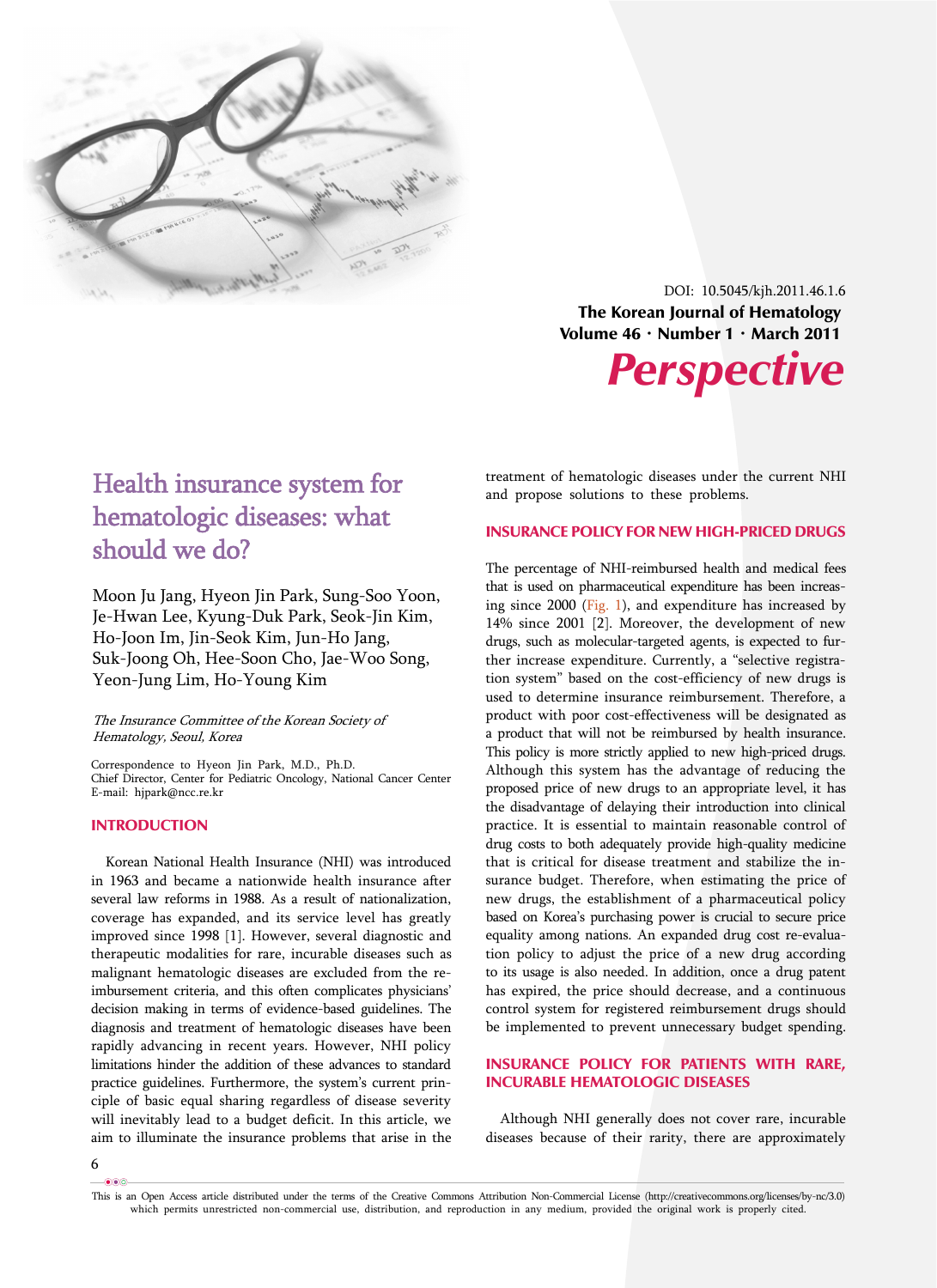

Fig. 1. Increase of drug cost.

320,000 patients suffering from 132 rare diseases in Korea. Many of these patients suffer from rare hematologic diseases such as hemophilia. The government is trying to enroll low-income individuals into the Medical Aid Program (MAP) to increase support for those with rare, incurable diseases and ease the burden for NHI member patients by reducing medical payments to 10%. However, these systematic supports are limited to NHI reimbursement services, since the patient pays fees for non-reimbursement services. Because of their uniqueness, the study and treatment of rare, incurable diseases need support from the entire nation. We need to better understand these diseases and the economic burden they place on a patient. Society should show an interest in these patients and continuously support them with donations and sponsorships.

## INSURANCE POLICY FOR GERIATRIC PATIENTS WITH HEMATOLOGIC DISEASES

 According to the 2008 Geriatric Population Investigation Report published by the Korean National Statistics Office, 10.3% (5 million) of the population was 65 years of age or older (www.kosis.kr). Since most malignant hematologic diseases occur at an older age, as the elderly population increases, a sharp increase in both the number of patients with hematologic diseases and medical spending on their treatment is expected [3]. According to September 2008 data from the Health Insurance Review and Assessment Service (HIRAS; 2007 Health Insurance Statistics Annual Report), in 2007, 4.4 million (9.2%) NHI members were aged over 65 years, whereas 486,000 (26.2%) medical reimbursement recipients were age 65 years or older. NHI reimbursements for geriatric medical fees was 9.8 trillion in 2007, which is a 22.8% increase from 2006, and this comprised 28.2% of all medical expenses, up from 25.9% in 2006 [4]. Therefore, the government needs to prepare for these ever-increasing medical fees by securing sufficient funds to cover them. Efforts should be made by medical professionals to evaluate the accompanying diseases and prognosis of geriatric patients in order to administer high-priced drugs to only those who could benefit from them. Furthermore, clinical studies should be implemented to determine the proper doses and methods of administration for drugs in the geriatric population.

## INSURANCE POLICY FOR PEDIATRIC PATIENTS WITH HEMATOLOGIC DISEASES

 Nowadays, insurance reimbursement seems to be moving in the direction of rational decision making partly based on evidence-based medicine. However, gathering enough data for evidence-based decision making in the treatment of pediatric hematologic diseases is a long and difficult process, since every year only 1,200 children under 15 years of age become pediatric cancer patients in Korea. From the point of view of pharmaceutical companies, the number of pediatric patients is relatively small compared to that of adult patients; thus, studies on pediatric subjects are difficult because pediatric patients are excluded from clinical research in most pharmaceutical companies. Therefore, there are relative disadvantages in terms of insurance reimbursement for pediatric hematologic patients. Recently, financial support plans have been drawn up for the treatment of rare pediatric diseases, and in the National Assembly, a bill was proposed that called for full financial support of medical fees for the treatment of pediatric neoplasms and rare diseases. However, even with this support, the medical fees paid by the patient's family will increase as the number of non-reimbursement drugs increases. This could lead physicians to either illegally administer drugs against a patient's will or to stop treatment. To ensure that pediatric patients with hematologic diseases grow into healthy members of our society, the NHI needs a new policy that expands reimbursement for drugs needed to treat pediatric patients with these diseases.

## PRIVATE HEALTH INSURANCE POLICY FOR PATIENTS WITH HEMATOLOGIC DISEASES

 According to the "Report of Korea Health Panel Survey 2008" by the Korea Institute for Health and Social Affairs (KIHASA) and the NHI Corporation, 76.1% of 7,866 households surveyed (24,616 people) had private health insurance. The number of signed contracts per household (mean, 3.13 persons per household) was 0.74 for single-person households, 1.58 for 2-person households, 3.32 for 3-person households, and 4.99 for 4-person households [5]. Despite the fact that Korean NHI is more accessible than that of other Organisation for Economic Co-operation and Development (OECD) nations and that the benefits from Korean NHI are increasing, 76.1% still chose to have private insurance. The reason for this could be insufficient support from public health insurance against financial losses due to diseases.